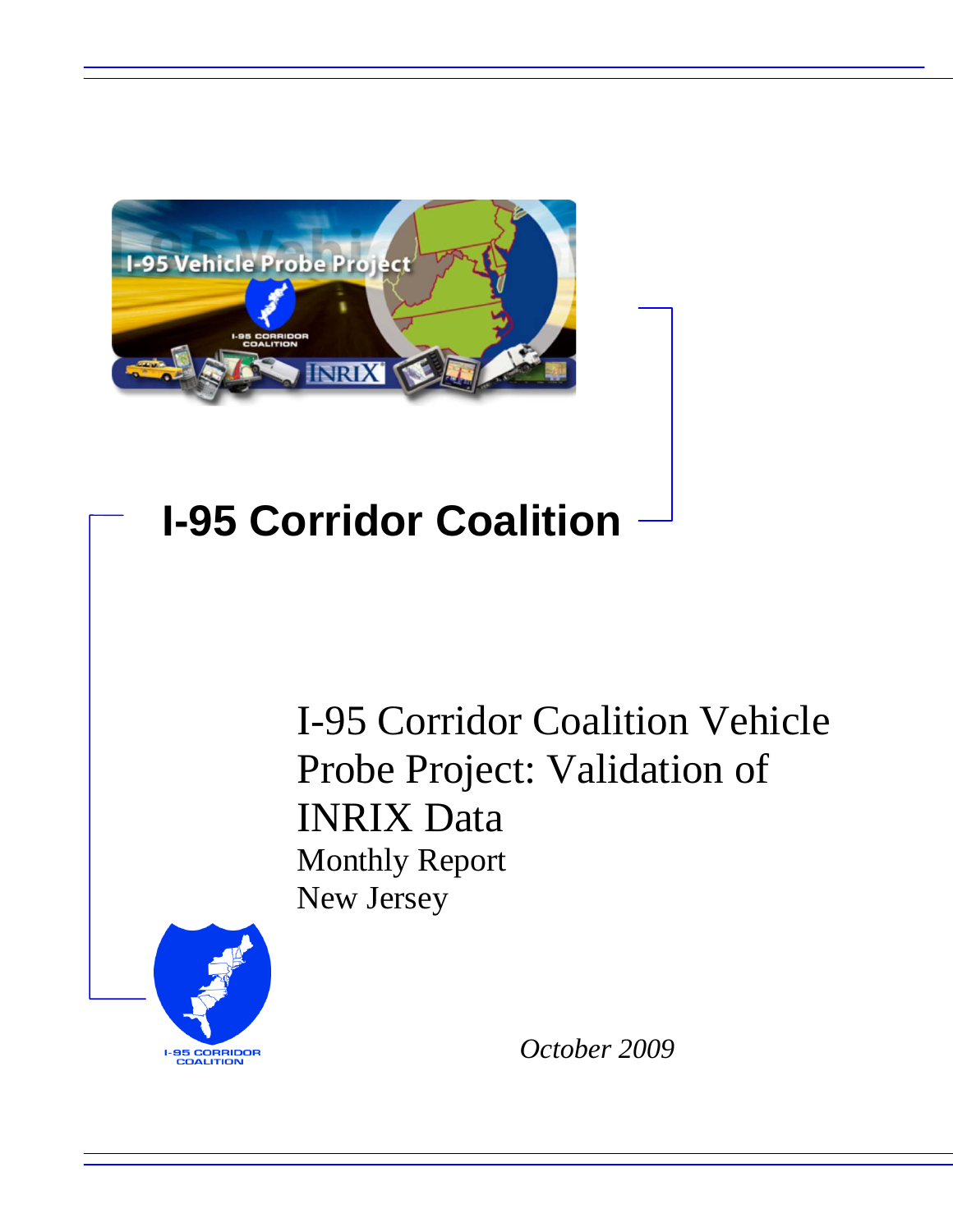# **I-95 CORRIDOR COALITION VEHICLE PROBE PROJECT: VALIDATION OF INRIX DATA OCTOBER 2009**

## *Monthly Report*

*Prepared for:*

I-95 Corridor Coalition

*Sponsored by:*

I-95 Corridor Coalition

*Prepared by:*

Ali Haghani, Masoud Hamedi, Kaveh Farokhi Sadabadi University of Maryland, College Park

*Acknowledgements:*

The research team would like to express its gratitude for the assistance it received from the state highway officials in Delaware, Maryland, New Jersey, North Carolina, and Virginia during the course of this study. Their effort was instrumental during the data collection phase of the project. This report would not have been completed without their help.

*October 2009*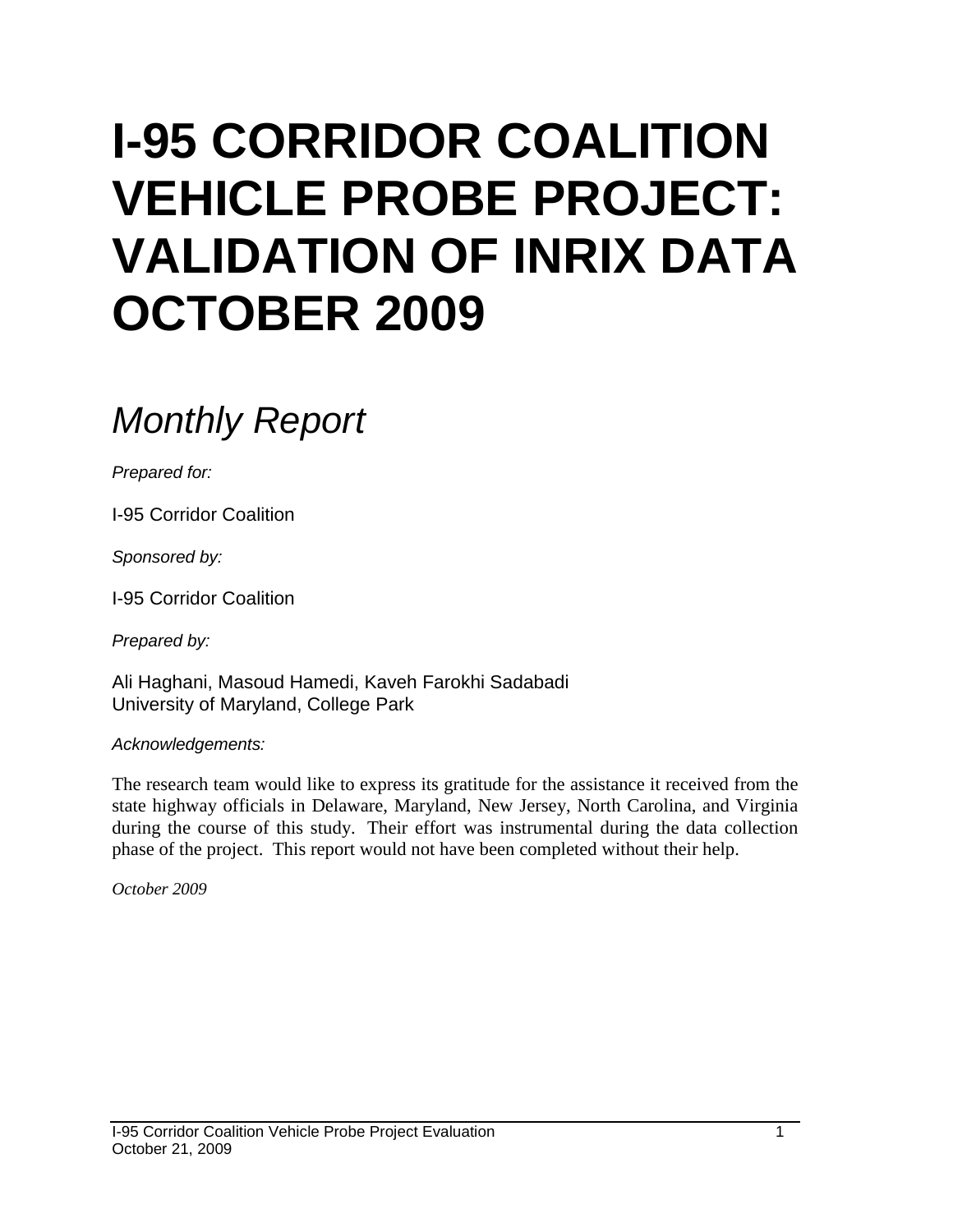## **Evaluation Results for the State of New Jersey**

#### *Summary*

Travel time samples were collected along nearly 17 miles of freeways in New Jersey from Tuesday, September 8, 2009 to Thursday, September 17, 2009 and compared with travel time and speed data reported by INRIX as part of the I-95 Vehicle Probe project. The validation data represents approximately 770 hours of observations along seven freeway segments in New Jersey. Table 1, below summarizes the results of the comparison between the validation data and the INRIX data for the same period. The absolute average speed error as measured against the SEM band is within the acceptable limits of the contract specifications for all speed bins. The speed error bias as measured against the SEM band is within the acceptable limits for all bins except the  $0 - 30$  MPH bin.

| <b>State</b> |                 | <b>Absolute Speed Error</b><br>(<10 mph) |                                                                                    | <b>Speed Error Bias</b><br>(<5 mph) | Number of<br>5 Minute | Hours of<br>Data |
|--------------|-----------------|------------------------------------------|------------------------------------------------------------------------------------|-------------------------------------|-----------------------|------------------|
|              | <b>SEM Band</b> | Mean                                     | Comparison with Comparison with Comparison with Comparison with<br><b>SEM Band</b> | Mean                                | Samples               | Collection       |
| 0-30 MPH     | 8.20            | 10.20                                    | 6.00                                                                               | 7.10                                | 38                    | 3.2              |
| 30-45 MPH    | 6.90            | 10.80                                    | 2.20                                                                               | 5.00                                | 10                    | 0.8              |
| 45-60 MPH    | 2.20            | 5.30                                     | 1.60                                                                               | 4.00                                | 460                   | 38.3             |
| $>60$ MPH    | 1.90            | 4.60                                     | $-1.60$                                                                            | $-3.40$                             | 8708                  | 725.7            |
| All Speeds   | 1.95            | 4.66                                     | $-1.40$                                                                            | $-2.98$                             | 9216                  | 768.0            |

As part of the on-going validation process, vehicle probe data from each state is validated on a rotating basis. Since the inception of the validation process, data on roadways in the State of New Jersey were validated on four occasions: September/October 2008, April 2009, June 2009 and September 2009. This represents nearly 4800 hours of observations along 123 miles of freeway segments in New Jersey. Table 2, below provides a summary of the cumulative validation effort. As shown, the absolute average speed error as measured against the SEM band is within the acceptable limits of the contract specifications for all speed bins. The speed error bias as measured against the SEM band is within the acceptable limits for the  $45 - 60$  MPH bin and the  $> 60$  MPH bin.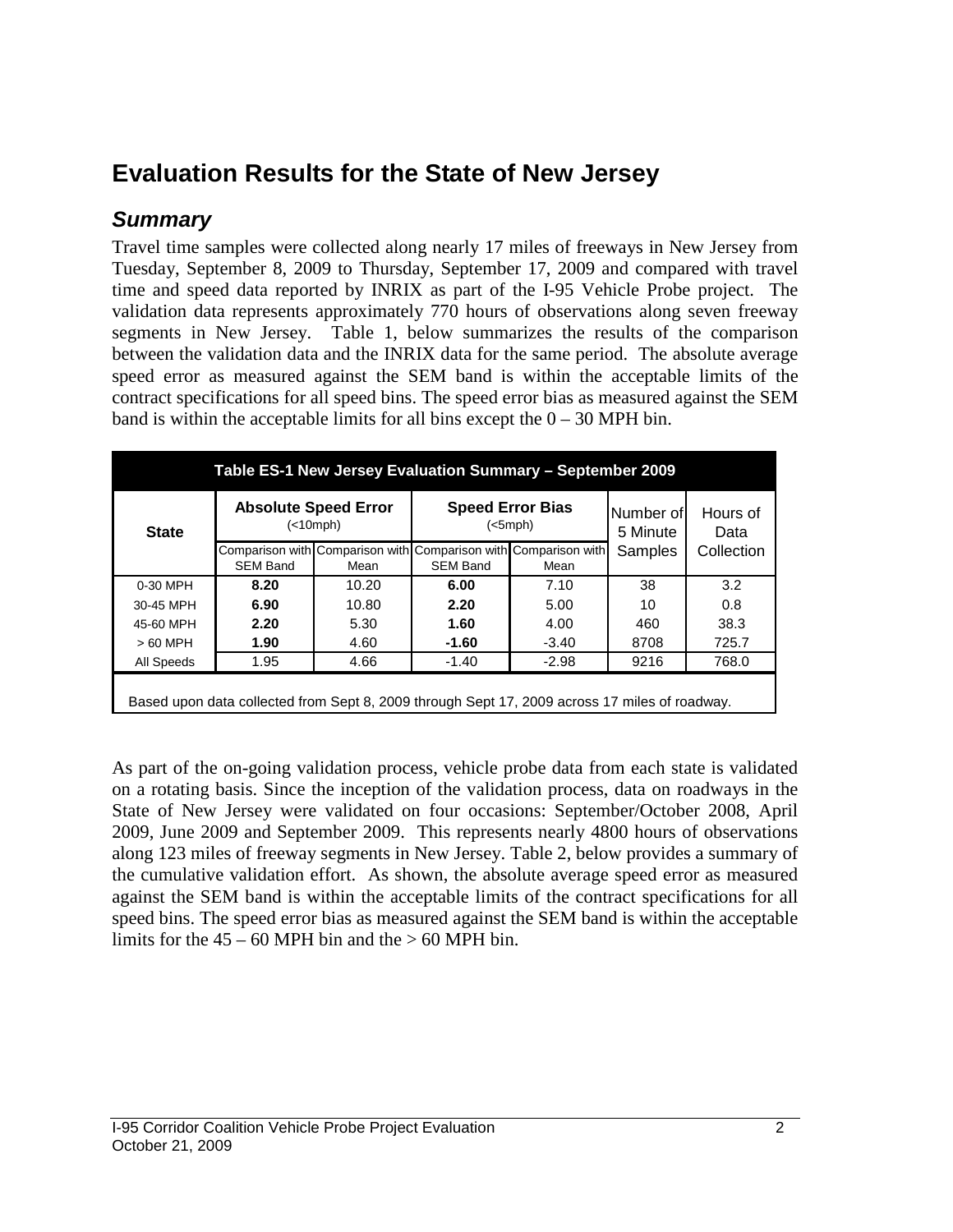| Table ES-2 - New Jersey Cumulative Validation Results (through September 2009) |                                                                                                 |                         |                                |                         |                               |                             |  |  |  |  |
|--------------------------------------------------------------------------------|-------------------------------------------------------------------------------------------------|-------------------------|--------------------------------|-------------------------|-------------------------------|-----------------------------|--|--|--|--|
|                                                                                | <b>Absolute Speed Error</b>                                                                     |                         |                                | <b>Speed Error Bias</b> |                               |                             |  |  |  |  |
| <b>State</b>                                                                   | Comparison<br>with SEM Band                                                                     | Comparison<br>with Mean | Comparison<br>with SEM<br>Band | Comparison<br>with Mean | Number of 5<br>Minute Samples | Hours of Data<br>Collection |  |  |  |  |
| 0-30 MPH                                                                       | 9.3                                                                                             | 11.2                    | 7.4                            | 8.7                     | 227                           | 18.9                        |  |  |  |  |
| 30-45 MPH                                                                      | 9.6                                                                                             | 12.4                    | 5.9                            | 7.8                     | 288                           | 24.0                        |  |  |  |  |
| 45-60 MPH                                                                      | 2.4                                                                                             | 5.1                     | 0.8                            | 2.4                     | 2887                          | 240.6                       |  |  |  |  |
| $>60$ MPH                                                                      | 2.5                                                                                             | 5.0                     | $-2.3$                         | $-4.2$                  | 54128                         | 4510.7                      |  |  |  |  |
| All Speeds                                                                     | 2.5                                                                                             | 5.0                     | $-2.1$                         | $-3.7$                  | 57530                         | 4794.2                      |  |  |  |  |
|                                                                                | Based upon data collected in September/October 2008. April 2009. June 2009. and September 2009. |                         |                                |                         |                               |                             |  |  |  |  |

### *Data Collection*

Bluetooth sensor deployments in New Jersey started on Tuesday, September 8, 2009. The actual deployments in New Jersey were performed with the assistance of New Jersey Department of Transportation (NJDOT) personnel. Sensors remained in the same position until they were retrieved a week later on Thursday, September 17, 2009. This round of data collections in New Jersey was designed to cover segments of the highways along which both recurrent and non-recurrent congestions could be expected during both peak and offpeak periods.

Figure 1 presents snapshots of the roadway segments over which Bluetooth sensors were deployed in New Jersey.

Table 1 presents a list of specific TMC segments that were selected as the validation sample in New Jersey. In total, results of validation on seven freeway TMC segments are reported in this document. These segments cover a total length of approximately 17 miles. The coordinates of the locations at which the Bluetooth sensors were deployed throughout the state of New Jersey are reported in Table 2 which also presents the distances that have been used in the estimation of Bluetooth speeds based on travel times.

### *Analysis of Results*

Table 3 summarizes the data quality measures obtained as a result of comparison between Bluetooth and all reported INRIX speeds. In less than 30 mph speed bin, INRIX data fails to meet the data quality measures set forth in the contract when errors are measured as a distance from the 1.96 times the standard error band for the speed error bias. In the rest of speed bins, INRIX data quality is deemed as satisfactory based on the same requirements for both the absolute average speed error and the speed error bias. It should be noted that while the total number of observations in the low speed bins across all TMC segments are reasonable, as Table 5 indicates, the number of observations in low speed bins for some individual TMC segments are low.

Table 4 shows the percentage of the time intervals that fall within 5 mph of the SEM band and the mean for each speed bin for all TMC segments in New Jersey. Tables 5 and 6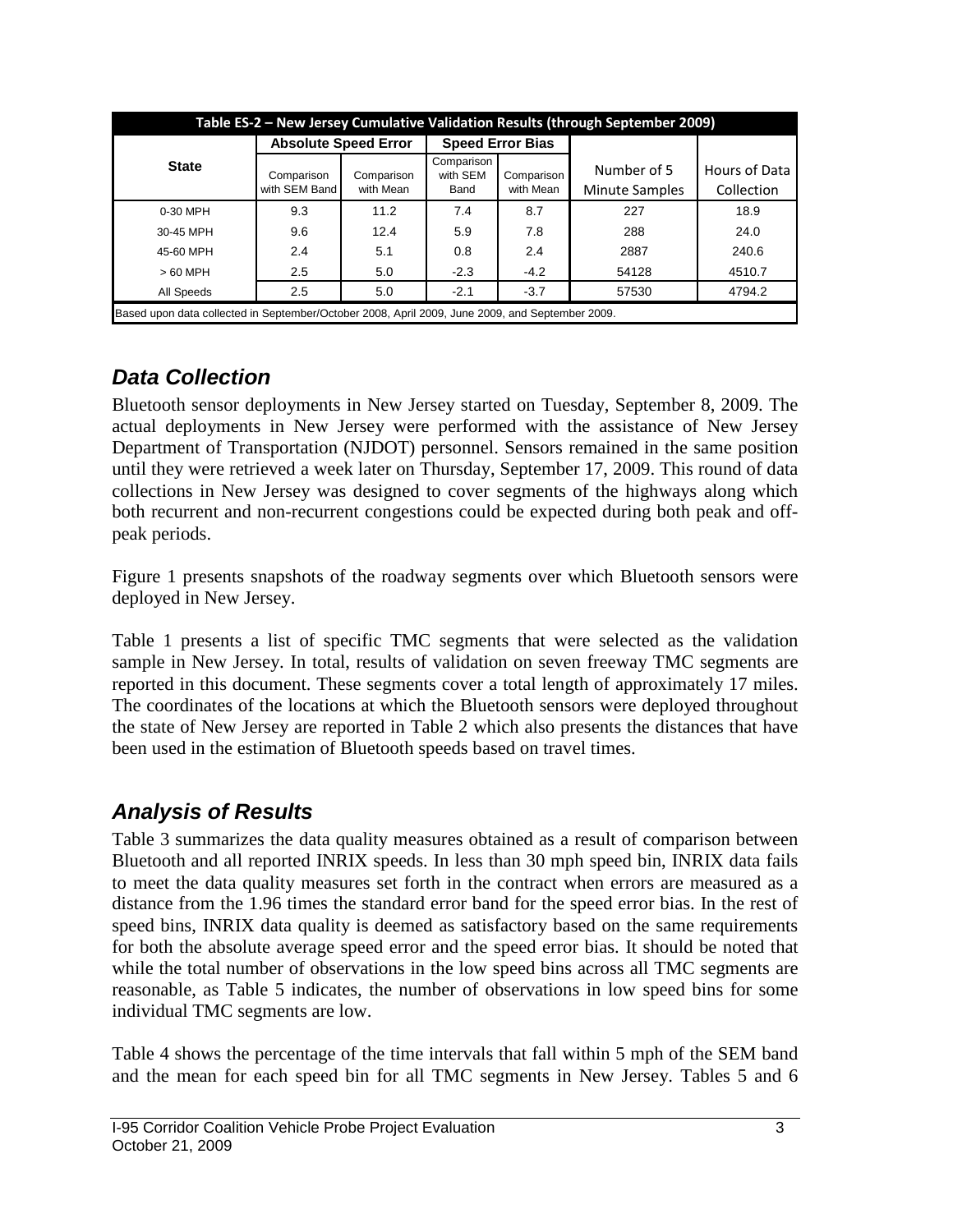present detailed data for individual TMC segments in New Jersey in similar format as Tables 3 and 4 respectively. Note that for some TMC segments in some speed bins the comparison results may not be reliable due to small number of observations.

Figures 2 and 3 show the overall speed error bias for different speed bins, and the average absolute speed errors for all segments in New Jersey, respectively. These figures correspond to Table 3.



**Figure 1 TMC segments selected for validation in New Jersey**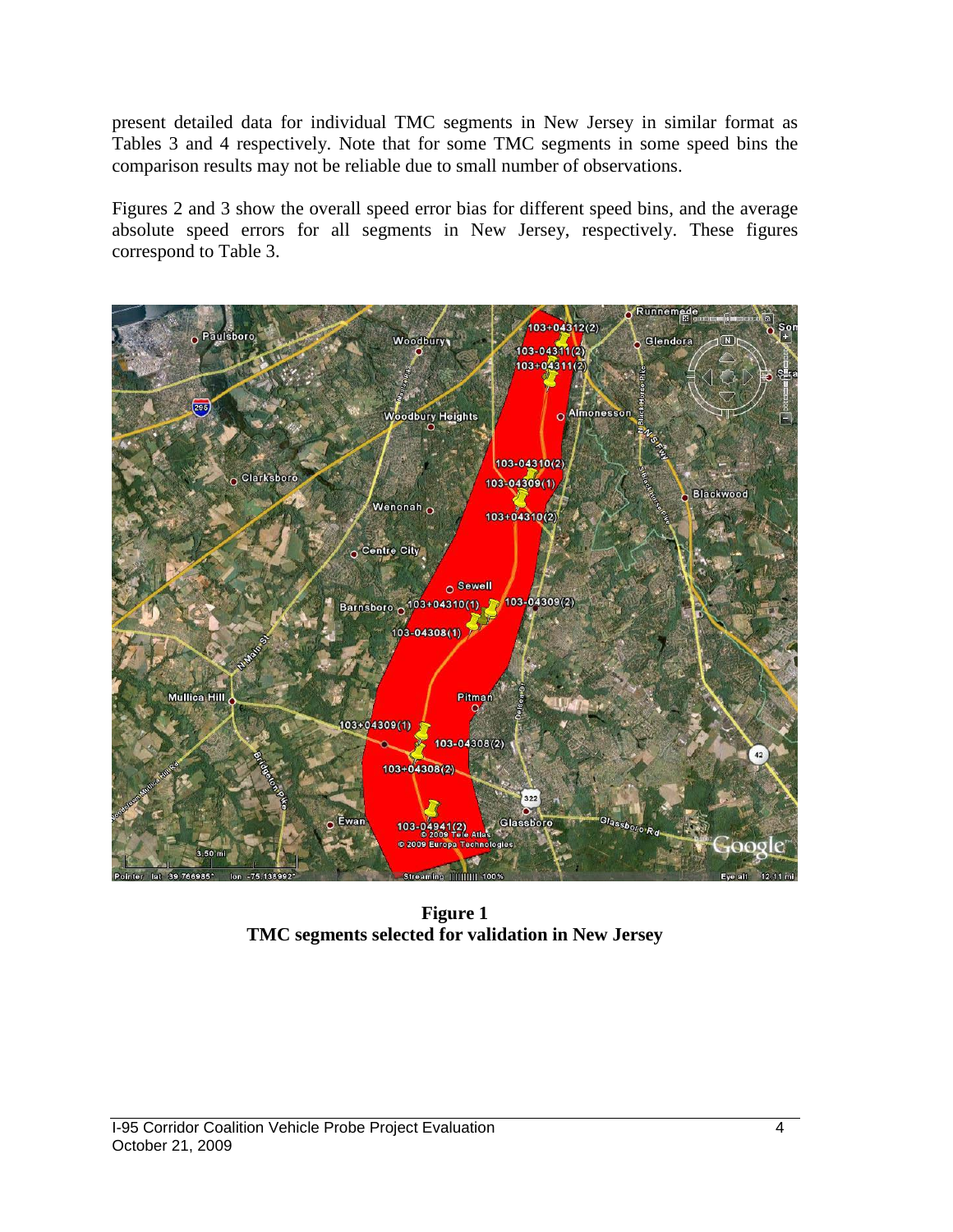|              |             |                |                            |                            |                   |                   | <b>LENGTH</b> |
|--------------|-------------|----------------|----------------------------|----------------------------|-------------------|-------------------|---------------|
| <b>TYPE</b>  | TMC         | <b>HIGHWAY</b> | <b>STARTING AT</b>         | <b>ENDING AT</b>           | <b>COUNTY</b>     | <b>DIRECTION</b>  | (mile)        |
| Freeway      | $103+04308$ | $NJ-55$        | EXIT 48                    | <b>US-322/EXIT 50</b>      | <b>GLOUCESTER</b> | <b>NORTHBOUND</b> | 1.2           |
| Freeway      | $103+04309$ | $NI-55$        | <b>US 322/EXIT 50</b>      | EXIT <sub>53</sub>         | <b>GLOUCESTER</b> | <b>NORTHBOUND</b> | 2.8           |
| Freeway      | $103+04310$ | $NJ-55$        | EXIT <sub>53</sub>         | NJ-47/EXIT 56              | <b>GLOUCESTER</b> | <b>NORTHBOUND</b> | 2.4           |
| Freeway      | $103+04311$ | NJ-55          | <b>HWY 47/EXIT 56</b>      | DEPTFORD CENTER RD/EXIT 58 | <b>GLOUCESTER</b> | <b>NORTHBOUND</b> | 2.1           |
| Freeway      | 103-04308   | $NJ-55$        | EXIT <sub>53</sub>         | <b>US-322/EXIT 50</b>      | <b>GLOUCESTER</b> | <b>SOUTHBOUND</b> | 2.6           |
| Freeway      | 103-04309   | $NI-55$        | <b>HWY 47/EXIT 56</b>      | EXIT <sub>53</sub>         | <b>GLOUCESTER</b> | <b>SOUTHBOUND</b> | 2.4           |
| Freeway      | 103-04310   | $NJ-55$        | DEPTFORD CENTER RD/EXIT 58 | NJ-47/EXIT 56              | <b>GLOUCESTER</b> | <b>SOUTHBOUND</b> | 2.2           |
| Freeway      | 103-04941   | $NJ-55$        | <b>US 322/EXIT 50</b>      | EXIT 48                    | <b>GLOUCESTER</b> | <b>SOUTHBOUND</b> | 1.2           |
| <b>TOTAL</b> |             |                |                            |                            |                   |                   | 16.9          |

**Table 1 Traffic Message Channel segments picked for validation in New Jersey**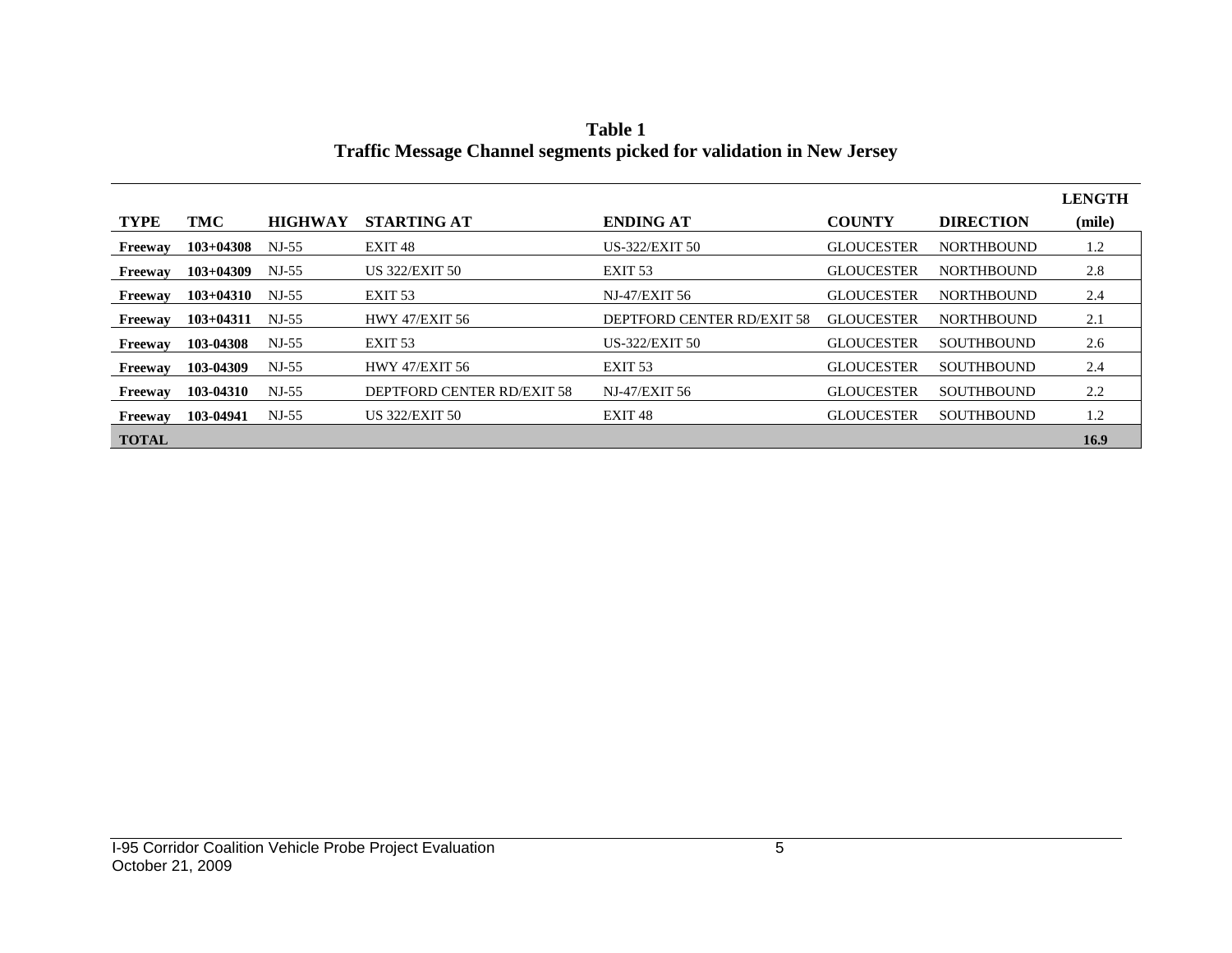**Table 2 TMC segment lengths and distances between sensor deployment locations in the state of New Jersey**

| <b>SEGMENT</b> |               | <b>STANDARD TMC</b> |              |                |              |        | <b>SENSOR DEPLOYMENT</b> |              |                |              |        | <b>ERROR IN</b>                 |
|----------------|---------------|---------------------|--------------|----------------|--------------|--------|--------------------------|--------------|----------------|--------------|--------|---------------------------------|
| <b>TYPE</b>    | TMC           | Endpoint (1)        |              | Endpoint $(2)$ |              | Length | Endpoint $(1)$           |              | Endpoint $(2)$ |              | Length | <b>SEGMENT</b><br><b>LENGTH</b> |
|                |               | Lat                 | Long         | Lat            | Long         | (mile) | Lat                      | Long         | Lat            | Long         | (mile) | $(\%)$                          |
| Freeway        | $103+04308$   | 39.699389           | -75.149128   | 39.716468      | -75.154888   | 1.23   | 39.699145                | $-75.148615$ | 39.715525      | $-75.155000$ | 1.20   | $-2.8%$                         |
| Freeway        | $103+04309$   | 39.722391           | -75.153026   | 39.756200      | -75.129984   | 2.75   | 39.723453                | -75.152568   | 39.755888      | -75.130583   | 2.63   | $-4.3%$                         |
| Freeway        | $103 + 04310$ | 39.757922           | -75.126924   | 39.790741      | $-75.115525$ | 2.43   | 39.758330                | $-75.126250$ | 39.790545      | -75.115492   | 2.37   | $-2.6%$                         |
| Freeway        | $103+04311$   | 39.797155           | $-75.111688$ | 39.826202      | -75.104072   | 2.14   | 39.798367                | $-75.110433$ | 39.824962      | $-75.104118$ | 1.95   | $-9.2%$                         |
| Freeway        | 103-04308     | 39.754641           | $-75.133842$ | 39.721996      | -75.153564   | 2.57   | 39.754618                | $-75.134170$ | 39.723143      | -75.153320   | 2.47   | $-3.8%$                         |
| Freeway        | 103-04309     | 39.791555           | $-75.115967$ | 39.758658      | -75.126709   | 2.42   | 39.791508                | $-75.116152$ | 39.758975      | -75.126537   | 2.39   | $-1.3%$                         |
| Freeway        | 103-04310     | 39.827749           | $-75.104661$ | 39.797434      | -75.112206   | 2.23   | 39.827260                | $-75.104742$ | 39.797658      | $-75.112055$ | 2.17   | $-2.5%$                         |
| Freeway        | 103-04941     | 39.716282           | -75.155323   | 39.699584      | -75.149894   | 1.20   | 39.715030                | -75.155578   | 39.699517      | -75.149875   | 1.12   | $-7.0\%$                        |
| <b>TOTAL</b>   |               |                     |              |                |              | 16.97  |                          |              |                |              | 16.29  |                                 |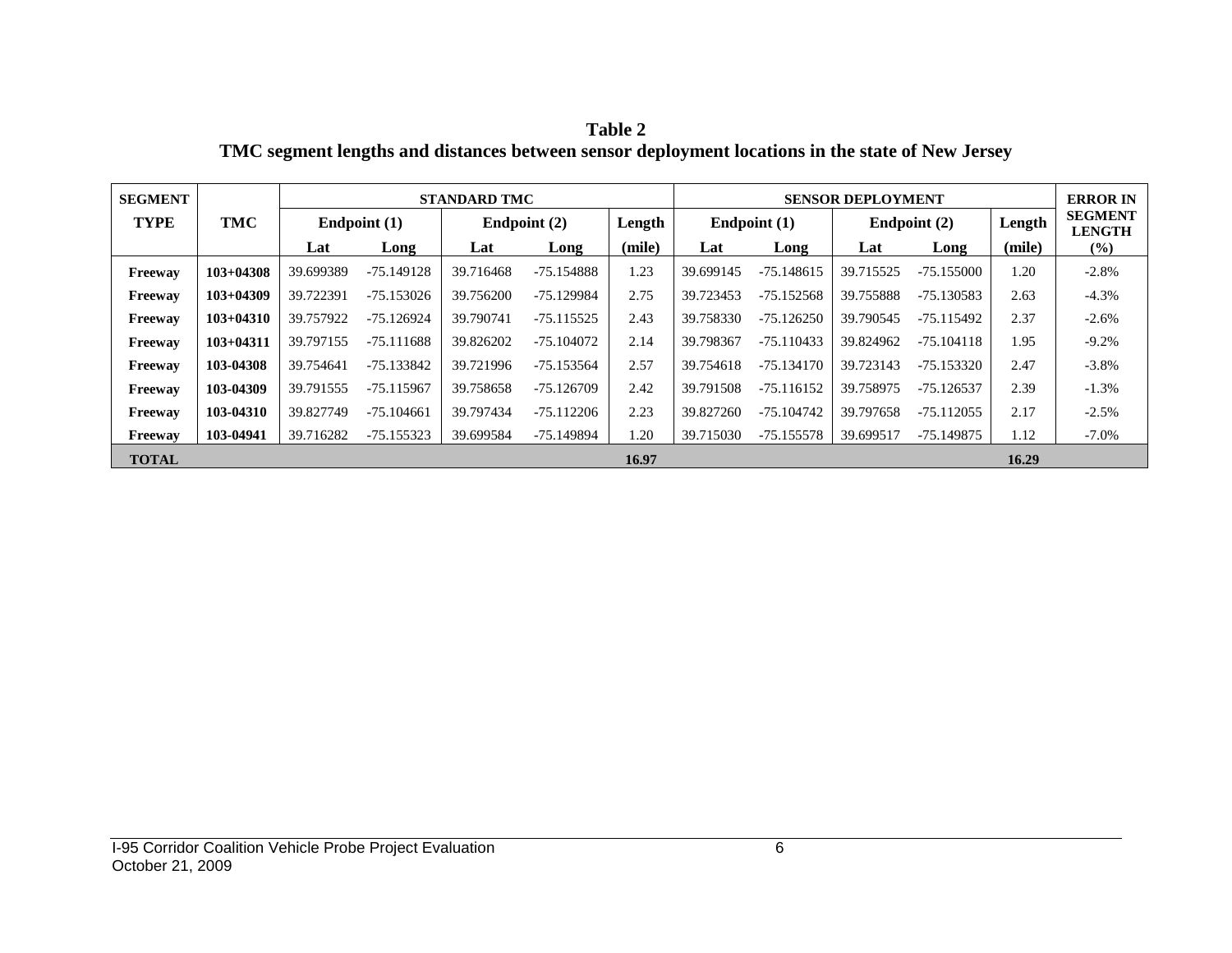#### **Table 3 Data quality measures for freeway segments greater than one mile in New Jersey**

|                            | <b>Data Quality Measures for</b>                                                     |              |                                      |                                                     |                |
|----------------------------|--------------------------------------------------------------------------------------|--------------|--------------------------------------|-----------------------------------------------------|----------------|
|                            |                                                                                      | 1.96 SE Band | <b>Mean</b>                          |                                                     |                |
| <b>SPEED</b><br><b>BIN</b> | Average<br><b>Absolute</b><br><b>Speed</b><br>Error<br><b>Speed</b><br>Bias<br>Error |              | <b>Speed</b><br>Error<br><b>Bias</b> | Average<br><b>Absolute</b><br><b>Speed</b><br>Error | No. of<br>Obs. |
| $0 - 30$                   | 6.0                                                                                  | 8.2          | 7.1                                  | 10.2                                                | 38             |
| $30 - 45$                  | 2.2                                                                                  | 6.9          | 5.0                                  | 10.8                                                | 10             |
| 45-60                      | 1.6                                                                                  | 2.2          | 4.0                                  | 5.3                                                 | 460            |
| $60+$                      | $-1.6$                                                                               | 1.9          | $-3.4$                               | 4.6                                                 | 8708           |

#### **Table 4**

**Percent observations meeting data quality criteria for freeway segments greater than one mile in New Jersey**

|                            |                                             | <b>Data Quality Measures for</b>                        |                                    |                                              |                |  |  |  |  |
|----------------------------|---------------------------------------------|---------------------------------------------------------|------------------------------------|----------------------------------------------|----------------|--|--|--|--|
| <b>SPEED</b><br><b>BIN</b> |                                             | 1.96 SE Band                                            | Mean                               |                                              |                |  |  |  |  |
|                            | Percentage<br>falling<br>inside the<br>band | Percentage<br>falling<br>within 5<br>mph of the<br>band | Percentage<br>equal to the<br>mean | Percentage<br>within 5<br>mph of the<br>mean | No. of<br>Obs. |  |  |  |  |
| $0 - 30$                   | 16%                                         | 50%                                                     | 0%                                 | 42%                                          | 38             |  |  |  |  |
| $30 - 45$                  | 10%                                         | 40%                                                     | 0%                                 | 10%                                          | 10             |  |  |  |  |
| 45-60                      | 38%                                         | 84%                                                     | 0%                                 | 52%                                          | 460            |  |  |  |  |
| $60+$                      | 50%                                         | 87%                                                     | 0%                                 | 63%                                          | 8708           |  |  |  |  |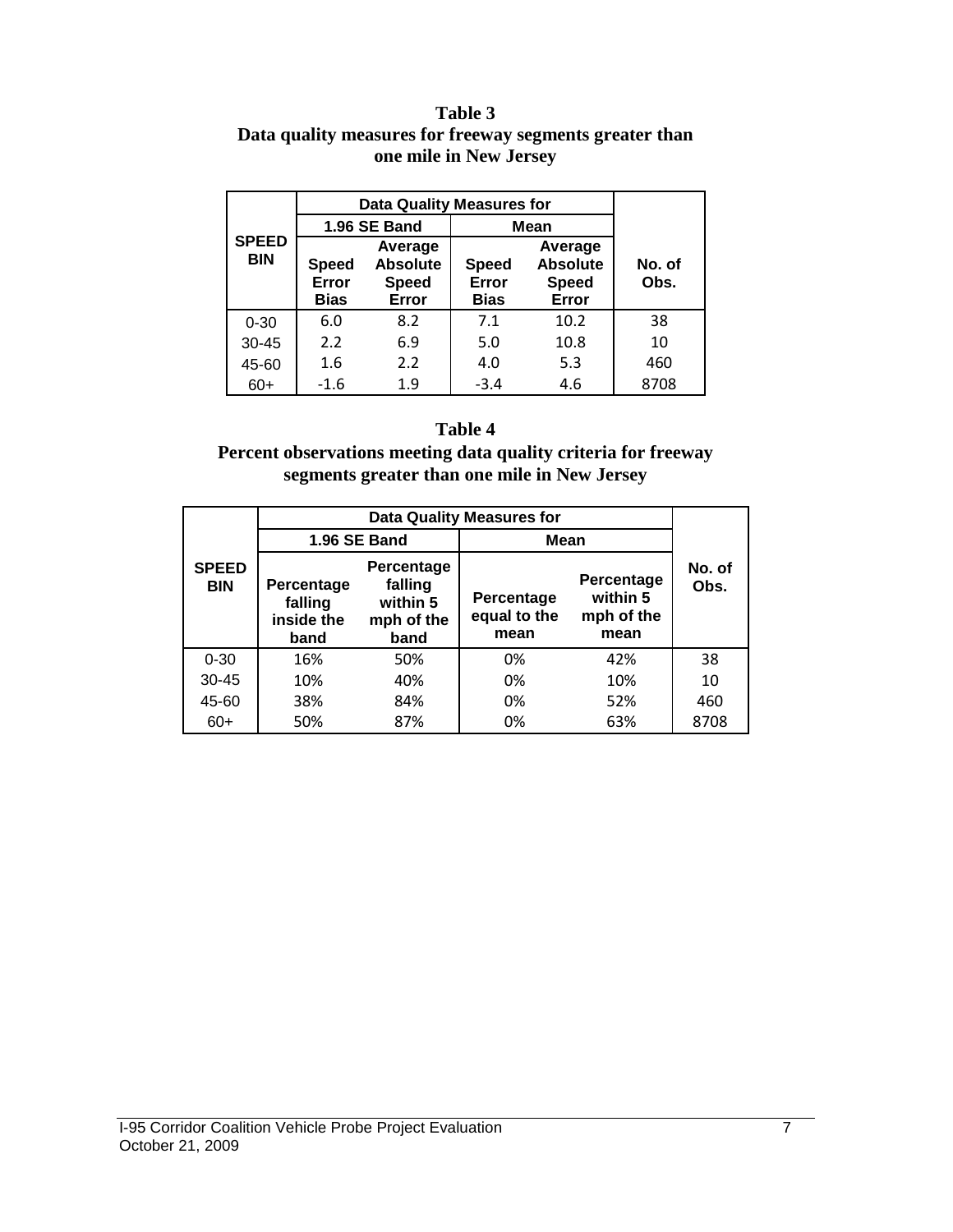#### **Table 5**

| Data quality measures for individual freeway segments greater than one mile in the |  |
|------------------------------------------------------------------------------------|--|
| state of New Jersey                                                                |  |

|               |                 |                              |                            |                                      | <b>Data Quality Measures for</b>                    |                                      |                                                     |                |  |
|---------------|-----------------|------------------------------|----------------------------|--------------------------------------|-----------------------------------------------------|--------------------------------------|-----------------------------------------------------|----------------|--|
|               | <b>Standard</b> |                              |                            |                                      | <b>1.96 SE Band</b>                                 |                                      | Mean                                                |                |  |
| <b>TMC</b>    | TMC<br>length   | <b>Bluetooth</b><br>distance | <b>SPEED</b><br><b>BIN</b> | <b>Speed</b><br>Error<br><b>Bias</b> | Average<br><b>Absolute</b><br><b>Speed</b><br>Error | <b>Speed</b><br>Error<br><b>Bias</b> | Average<br><b>Absolute</b><br><b>Speed</b><br>Error | No. of<br>Obs. |  |
|               |                 |                              | $0 - 30$                   |                                      |                                                     |                                      |                                                     |                |  |
| $103 + 04308$ | 1.23            | 1.20                         | 30-45                      |                                      |                                                     |                                      |                                                     |                |  |
|               |                 |                              | $45 - 60$                  | 1.9                                  | 1.9                                                 | 4.4                                  | 4.8                                                 | 36             |  |
|               |                 |                              | $60+$                      | $-1.5$                               | 1.8                                                 | $-3.7$                               | 5.1                                                 | 837            |  |
|               |                 |                              | $0 - 30$                   |                                      |                                                     |                                      |                                                     |                |  |
| $103 + 04309$ | 2.75            | 2.63                         | 30-45                      |                                      |                                                     |                                      |                                                     |                |  |
|               |                 |                              | $45 - 60$                  | 1.7                                  | 1.8                                                 | 5.0                                  | 5.8                                                 | 25             |  |
|               |                 |                              | $60+$                      | $-2.0$                               | 2.1                                                 | $-4.5$                               | 5.4                                                 | 1034           |  |
|               |                 |                              | $0 - 30$                   |                                      |                                                     |                                      |                                                     |                |  |
| $103 + 04310$ | 2.43            | 2.37                         | $30 - 45$                  |                                      |                                                     |                                      |                                                     |                |  |
|               |                 |                              | $45 - 60$                  | 1.3                                  | 2.6                                                 | 3.7                                  | 5.9                                                 | 51             |  |
|               |                 |                              | $60+$                      | $-1.8$                               | $2.0\,$                                             | $-3.7$                               | 4.7                                                 | 1223           |  |
| $103 + 04311$ |                 | 1.95                         | $0 - 30$                   | 4.5                                  | 7.0                                                 | 5.6                                  | 9.1                                                 | 32             |  |
|               | 2.14            |                              | 30-45                      | 3.2                                  | 6.8                                                 | 6.5                                  | 11.1                                                | $9*$           |  |
|               |                 |                              | 45-60                      | 0.4                                  | 2.2                                                 | 1.0                                  | 4.6                                                 | 52             |  |
|               |                 |                              | $60+$                      | $-2.4$                               | $2.6\,$                                             | $-4.6$                               | 5.3                                                 | 1467           |  |
|               |                 |                              | $0 - 30$                   |                                      |                                                     |                                      |                                                     |                |  |
| 103-04308     | 2.57            | 2.47                         | $30 - 45$                  |                                      |                                                     |                                      |                                                     |                |  |
|               |                 |                              | $45 - 60$                  | 1.6                                  | 1.6                                                 | 4.5                                  | 5.6                                                 | 12             |  |
|               |                 |                              | $60+$                      | $-2.0$                               | 2.2                                                 | $-4.3$                               | 5.2                                                 | 1174           |  |
|               |                 |                              | $0 - 30$                   |                                      |                                                     |                                      |                                                     |                |  |
| 103-04309     | 2.42            | 2.39                         | $30 - 45$                  |                                      |                                                     |                                      |                                                     |                |  |
|               |                 |                              | $45 - 60$                  | 1.6                                  | 1.6                                                 | 5.3                                  | 5.3                                                 | 23             |  |
|               |                 |                              | $60+$                      | $-1.3$                               | 1.5                                                 | $-3.2$                               | 4.3                                                 | 975            |  |
|               |                 |                              | $0 - 30$                   | 14.1                                 | 14.7                                                | 15.1                                 | 16.2                                                | $6*$           |  |
| 103-04310     | 2.23            | 2.17                         | 30-45                      | $-7.2$                               | 7.2                                                 | $-8.8$                               | 8.8                                                 | $1*$           |  |
|               |                 |                              | $45 - 60$                  | 1.9                                  | 2.4                                                 | 4.3                                  | 5.3                                                 | 216            |  |
|               |                 |                              | $60+$                      | $-0.6$                               | 1.3                                                 | $-0.8$                               | $3.2\,$                                             | 1553           |  |
|               |                 |                              | $0 - 30$                   |                                      |                                                     |                                      |                                                     |                |  |
| 103-04941     | 1.20            | 1.12                         | $30 - 45$<br>$45 - 60$     | 2.1                                  | 2.1                                                 | 4.8                                  | 5.5                                                 | 45             |  |
|               |                 |                              | $60+$                      | $-0.8$                               | $1.1\,$                                             | $-2.5$                               | $4.2\,$                                             | 445            |  |
|               |                 |                              |                            |                                      |                                                     |                                      |                                                     |                |  |

\*Results in the specified row may not be reliable due to small number of observations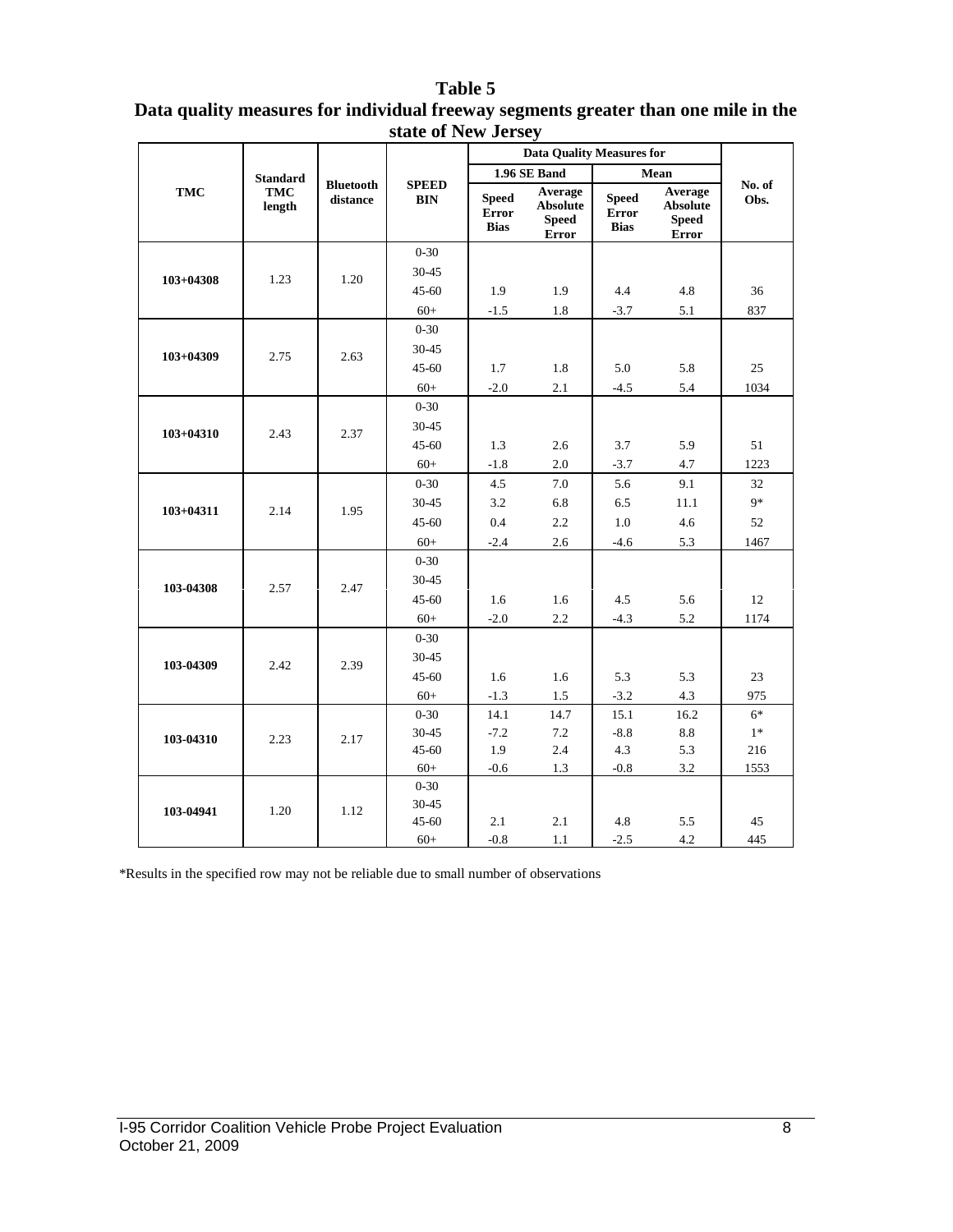|               | the blace of them<br>0.000<br><b>Data Quality Measures for</b> |                                         |                                                   |                                                       |                                                                 |                                    |                                          |                                            |                                                    |                |
|---------------|----------------------------------------------------------------|-----------------------------------------|---------------------------------------------------|-------------------------------------------------------|-----------------------------------------------------------------|------------------------------------|------------------------------------------|--------------------------------------------|----------------------------------------------------|----------------|
|               |                                                                |                                         |                                                   | 1.96 SE Band                                          |                                                                 |                                    |                                          |                                            |                                                    |                |
| <b>TMC</b>    |                                                                |                                         |                                                   |                                                       | <b>Average Absolute</b>                                         |                                    |                                          | Mean                                       | <b>Average Absolute</b>                            |                |
|               |                                                                |                                         | <b>Speed Error Bias</b>                           |                                                       | <b>Speed Error</b>                                              | <b>Speed Error Bias</b>            |                                          | <b>Speed Error</b>                         |                                                    |                |
|               | <b>SPEED BIN</b>                                               | No.<br>falling<br>inside<br>the<br>band | $\frac{0}{0}$<br>falling<br>inside<br>the<br>band | No.<br>falling<br>within<br>$5$ mph<br>of the<br>band | $\frac{0}{0}$<br>falling<br>within<br>$5$ mph<br>of the<br>band | No.<br>equal<br>to the<br>mean     | $\frac{0}{0}$<br>equal<br>to the<br>mean | No.<br>within<br>$5$ mph<br>of the<br>mean | $\frac{0}{0}$<br>within<br>5 mph<br>of the<br>mean | No. of<br>Obs. |
|               | $0 - 30$                                                       |                                         |                                                   |                                                       |                                                                 |                                    |                                          |                                            |                                                    |                |
| $103 + 04308$ | 30-45                                                          |                                         |                                                   |                                                       |                                                                 |                                    |                                          |                                            |                                                    |                |
|               | $45 - 60$                                                      | 16                                      | 44%                                               | 31                                                    | 86%                                                             | $\mathbf{1}$                       | 3%                                       | 24                                         | 67%                                                | 36             |
|               | $60+$                                                          | 464                                     | 55%                                               | 737                                                   | 88%                                                             | $\overline{0}$                     | 0%                                       | 474                                        | 57%                                                | 837            |
|               | $0 - 30$                                                       |                                         |                                                   |                                                       |                                                                 |                                    |                                          |                                            |                                                    |                |
| $103 + 04309$ | 30-45<br>$45 - 60$                                             |                                         |                                                   |                                                       | 88%                                                             |                                    |                                          |                                            |                                                    |                |
|               | $60+$                                                          | 11<br>475                               | 44%<br>46%                                        | 22<br>873                                             | 84%                                                             | $\boldsymbol{0}$<br>$\overline{0}$ | 0%<br>0%                                 | 10<br>554                                  | 40%<br>54%                                         | 25<br>1034     |
|               | $0 - 30$                                                       |                                         |                                                   |                                                       |                                                                 |                                    |                                          |                                            |                                                    |                |
| $103 + 04310$ | 30-45                                                          |                                         |                                                   |                                                       |                                                                 |                                    |                                          |                                            |                                                    |                |
|               | $45 - 60$                                                      | 16                                      | 31%                                               | 41                                                    | 80%                                                             | $\boldsymbol{0}$                   | 0%                                       | 23                                         | 45%                                                | 51             |
|               | $60+$                                                          | 594                                     | 49%                                               | 1060                                                  | 87%                                                             | $\boldsymbol{0}$                   | 0%                                       | 757                                        | 62%                                                | 1223           |
|               | $0 - 30$                                                       | 6                                       | 19%                                               | 17                                                    | 53%                                                             | $\Omega$                           | 0%                                       | 14                                         | 44%                                                | 32             |
|               | 30-45                                                          | $\mathbf{1}$                            | 11%                                               | $\overline{4}$                                        | 44%                                                             | $\boldsymbol{0}$                   | 0%                                       | $\mathbf{1}$                               | 11%                                                | 9*             |
| $103 + 04311$ | $45 - 60$                                                      | 26                                      | 50%                                               | 43                                                    | 83%                                                             | $\boldsymbol{0}$                   | 0%                                       | 32                                         | 62%                                                | 52             |
|               | $60+$                                                          | 595                                     | 41%                                               | 1193                                                  | 81%                                                             | $\mathbf{1}$                       | 0%                                       | 816                                        | 56%                                                | 1467           |
|               | $0 - 30$                                                       |                                         |                                                   |                                                       |                                                                 |                                    |                                          |                                            |                                                    |                |
| 103-04308     | 30-45                                                          |                                         |                                                   |                                                       |                                                                 |                                    |                                          |                                            |                                                    |                |
|               | $45 - 60$                                                      | 7                                       | 58%                                               | 11                                                    | 92%                                                             | $\boldsymbol{0}$                   | 0%                                       | 6                                          | 50%                                                | 12             |
|               | $60+$                                                          | 554                                     | 47%                                               | 997                                                   | 85%                                                             | $\overline{0}$                     | 0%                                       | 666                                        | 57%                                                | 1174           |
|               | $0 - 30$                                                       |                                         |                                                   |                                                       |                                                                 |                                    |                                          |                                            |                                                    |                |
| 103-04309     | 30-45                                                          |                                         |                                                   |                                                       |                                                                 |                                    |                                          |                                            |                                                    |                |
|               | $45 - 60$                                                      | 12                                      | 52%                                               | 22                                                    | 96%                                                             | $\boldsymbol{0}$                   | 0%                                       | 12                                         | 52%                                                | 23             |
|               | $60+$                                                          | 545                                     | 56%                                               | 878                                                   | 90%                                                             | $\boldsymbol{0}$                   | 0%                                       | 656                                        | 67%                                                | 975            |
|               | $0 - 30$                                                       | $\boldsymbol{0}$                        | $0\%$                                             | $\mathfrak{2}$                                        | 33%                                                             | $\boldsymbol{0}$                   | 0%                                       | $\overline{2}$                             | 33%                                                | $6*$           |
| 103-04310     | 30-45                                                          | $\boldsymbol{0}$                        | 0%                                                | $\mathbf{0}$                                          | 0%                                                              | $\overline{0}$                     | 0%                                       | $\overline{0}$                             | 0%                                                 | $1*$           |
|               | $45 - 60$<br>$60+$                                             | 65<br>871                               | 30%                                               | 178                                                   | 82%                                                             | $\overline{0}$<br>$\Omega$         | 0%                                       | 107<br>1298                                | 50%                                                | 216            |
|               | $0 - 30$                                                       |                                         | 56%                                               | 1451                                                  | 93%                                                             |                                    | 0%                                       |                                            | 84%                                                | 1553           |
|               | 30-45                                                          |                                         |                                                   |                                                       |                                                                 |                                    |                                          |                                            |                                                    |                |
| 103-04941     | $45 - 60$                                                      | 23                                      | 51%                                               | 39                                                    | 87%                                                             | $\boldsymbol{0}$                   | 0%                                       | 24                                         | 53%                                                | 45             |
|               | $60+$                                                          | 291                                     | 65%                                               | 416                                                   | 93%                                                             | $\mathbf{0}$                       | 0%                                       | 307                                        | 69%                                                | 445            |

**Table 6 Observations meeting data quality criteria for individual freeway segments greater than one mile in the state of New Jersey**

\*Results in the specified row may not be reliable due to small number of observations